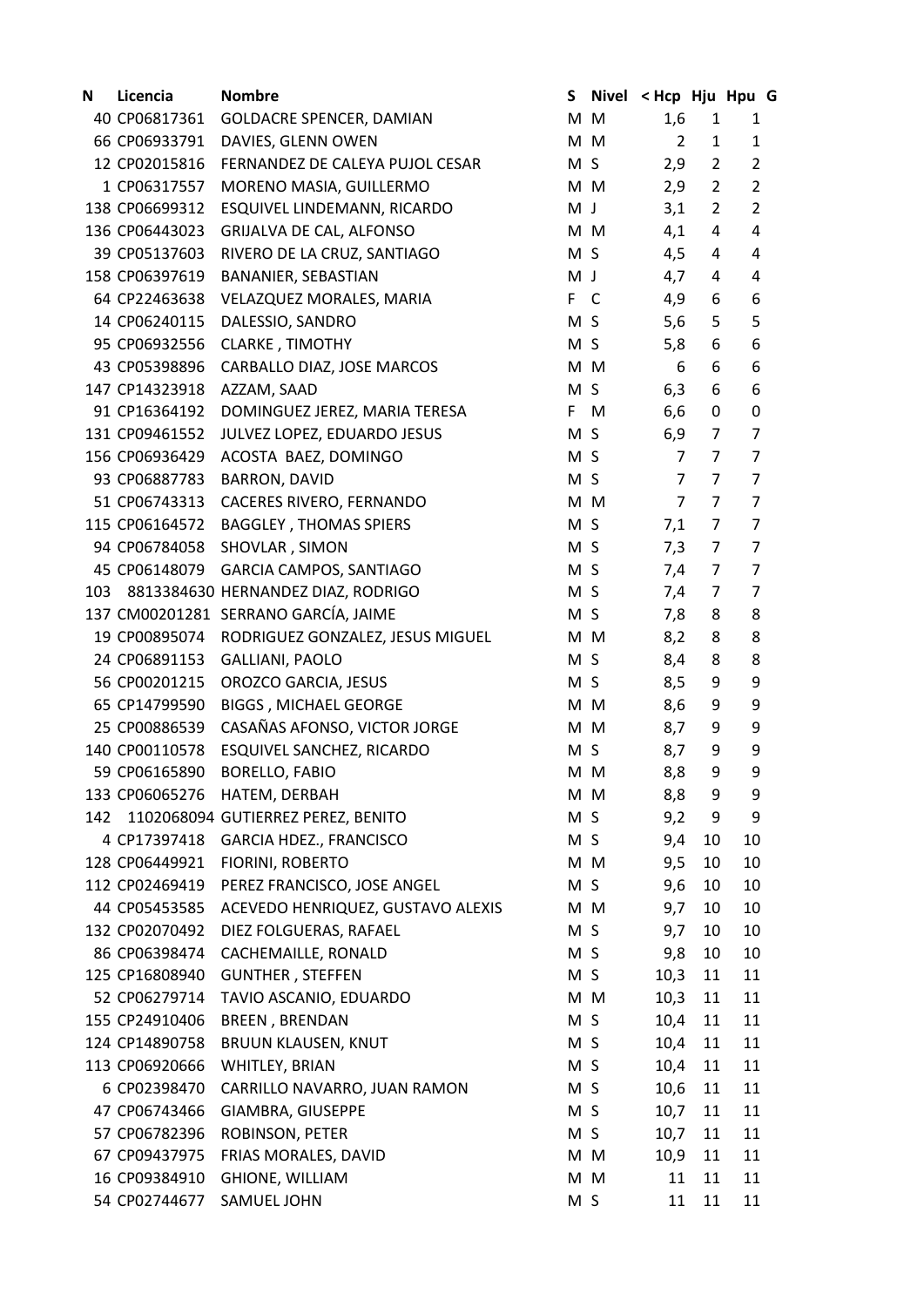|    | 116 CP06408782 | REYES DE PAZ, ALEJANDRO            |                | M M | 11,3 | 12 | 12 |
|----|----------------|------------------------------------|----------------|-----|------|----|----|
|    | 114 CP16905778 | ANDREWS, THOMAS                    | M S            |     | 11,4 | 12 | 12 |
|    | 151 CP02282107 | SANCHEZ JORDAN, FRANCISCO          |                | M M | 11,4 | 12 | 12 |
|    | 9 CP02247534   | ROSA VILAR, FCO. JAVIER DE LA      | M S            |     | 11,5 | 12 | 12 |
| 23 |                | 8813384629 CATALAN PERUCHO, RAÚL   |                | M M | 11,6 | 12 | 12 |
|    | 127 CP09894163 | RODRIGUEZ CORDOBA, ANTONIO ARNULFO |                | M M | 11,6 | 12 | 12 |
|    | 135 XX00024560 | SONCK, PATRICK EDMOND              | M S            |     | 11,6 | 12 | 12 |
|    | 76 CP05463230  | GARCIA HERNANDEZ, NORBERTO         | M S            |     | 11,9 | 12 | 12 |
|    | 87 CP06932547  | SMITH, KAREN ELISABETH             | F S            |     | 12   | 14 | 14 |
|    | 33 CP05785063  | GUTIERREZ DIAZ, ANGEL FRANCISCO    | M <sub>S</sub> |     | 12,6 | 13 | 13 |
|    | 119 CP06467522 | ALVAREZ SUAREZ, ANTONIO            | M S            |     | 12,7 | 13 | 13 |
|    | 134 CP05385271 | CASADEI, GIAMPAOLO                 | M S            |     | 13   | 14 | 14 |
|    | 32 CP15454082  | BERMUDEZ IGLESIAS, JUAN CARLOS     | M S            |     | 13,1 | 14 | 14 |
|    | 117 CP06408748 | REYES DE PAZ, EDUARDO              |                | M M | 13,2 | 14 | 14 |
|    | 111 CP26791669 | GONZALEZ MARCELINO, ANTONIO J.     |                | M M | 13,3 | 14 | 14 |
|    | 35 CP05454369  | EVANS, PAMELA                      | F S            |     | 13,4 | 16 | 16 |
|    | 7 CP06266718   | TOLEDO EXPOSITO, JUAN              | M S            |     | 13,8 | 15 | 15 |
|    | 5 CP02134941   | <b>JUAN STILL, TANIA</b>           | F.             | S   | 13,9 | 16 | 16 |
|    | 53 CP06166705  | SAMMURI, STEFANO                   |                | M M | 14,1 | 15 | 15 |
|    | 22 CP03819570  | CRIADO DEL PINO, JOSE MANUEL       | M S            |     | 14,2 | 15 | 15 |
|    | 153 CP09389770 | ESTEVEZ RIVERO, JOSE MANUEL        | M S            |     | 14,7 | 16 | 16 |
|    | 107 CP02068351 | CODESIDO RODRIGUEZ A., FABIO       |                | M M | 14,9 | 16 | 16 |
|    | 78 CP09403355  | <b>MARTIN RODRIGUEZ ROBERTO</b>    |                | M M | 15,4 | 16 | 16 |
|    | 26 CP09401067  | PENDLETON, MARILYN                 | F              | S.  | 15,5 | 18 | 18 |
|    | 88 CP09780934  | ELIAS BATISTA, WALTERIO            |                | M M | 15,6 | 17 | 17 |
|    | 143 CP06065277 | NAVARRO PEREZ, BARBARA             | F              | M   | 15,7 | 18 | 18 |
|    | 18 CP02904827  | SANCHEZ GARCIA - YANES, LUIS       |                | M M | 15,8 | 17 | 17 |
|    | 13 CB00463213  | PAHISSA MIR, XAVIER                | M S            |     | 16   | 17 | 17 |
|    | 144 CP24415318 | RODRIGUEZ LOPEZ, JOSE MARIA        | M <sub>S</sub> |     | 16,1 | 17 | 17 |
|    | 42 CP02805884  | <b>KUPKE, HAGEN</b>                | M S            |     | 16,3 | 18 | 18 |
|    | 100 CP05749963 | ACEVEDO ALONSO, JOSE ANTONIO       |                | M M | 16,4 | 18 | 18 |
|    | 36 CP05238404  | STOCKBROEKX, KRISTIEN              | F.             | S   | 16,4 | 19 | 19 |
|    | 101 CP06890162 | <b>BONNE, BARTJE RAPHAEL</b>       | M S            |     | 16,6 | 18 | 18 |
|    | 46 CP00286388  | GALERA GASPAR, EDUARDO             | M S            |     | 16,6 | 18 | 18 |
|    | 11 CB50268417  | VENTURA PEREZ, RICARDO             | M S            |     | 16,7 | 18 | 18 |
|    | 15 CP06897247  | ESCOBAL IBAÑEZ, ASIER              |                | M M | 16,9 | 18 | 18 |
|    | 50 CP06795368  | <b>GONZALEZ TORRES, OCTAVIO</b>    |                | M M | 17   | 18 | 18 |
|    | 118 CP06326043 | LARGO ARENAS, GUILLERMO            |                | M S | 17   | 18 | 18 |
|    | 28 CP09807971  | ALVAREZ RICO, JUAN IGNACIO         | M S            |     | 17,1 | 18 | 18 |
|    | 90 CP02427692  | GONZALEZ GONZALEZ, JAVIER          | M S            |     | 17,1 | 18 | 18 |
|    | 104 CP05794043 | REBENAQUE RAMOS, CRISTO RICARDO    |                | M M | 17,1 | 18 | 18 |
|    | 99 CP06936430  | REVILLA VELASCO, RAFAEL OSCAR      |                | M S | 17,4 | 19 | 19 |
|    | 20 CP05904716  | WEYTJENS, DAVID                    |                | M M | 17,5 | 19 | 19 |
|    | 129 CP16815458 | CANNEGIETER, ALVIN                 | M S            |     | 17,6 | 19 | 19 |
|    | 92 CP16162990  | LUYTEN, GUIDO EDGARD               | M S            |     | 17,8 | 19 | 19 |
|    | 69 CP02189953  | HEIMBAECHER, PETER                 | M S            |     | 17,9 | 19 | 19 |
|    | 123 CP06897246 | RAMOS FERNANDEZ, LUIS MIGUEL       |                | M M | 17,9 | 19 | 19 |
|    | 41 CP09428202  | SABARIS REY, JAVIER                | M S            |     | 18   | 19 | 19 |
|    | 29 CP06889884  | PO, ANGELA                         | F.             | S   | 18,2 | 21 | 21 |
|    | 77 CP05463834  | MURO RAFAEL, MIRIAM                | F.             | S   | 18,5 | 21 | 21 |